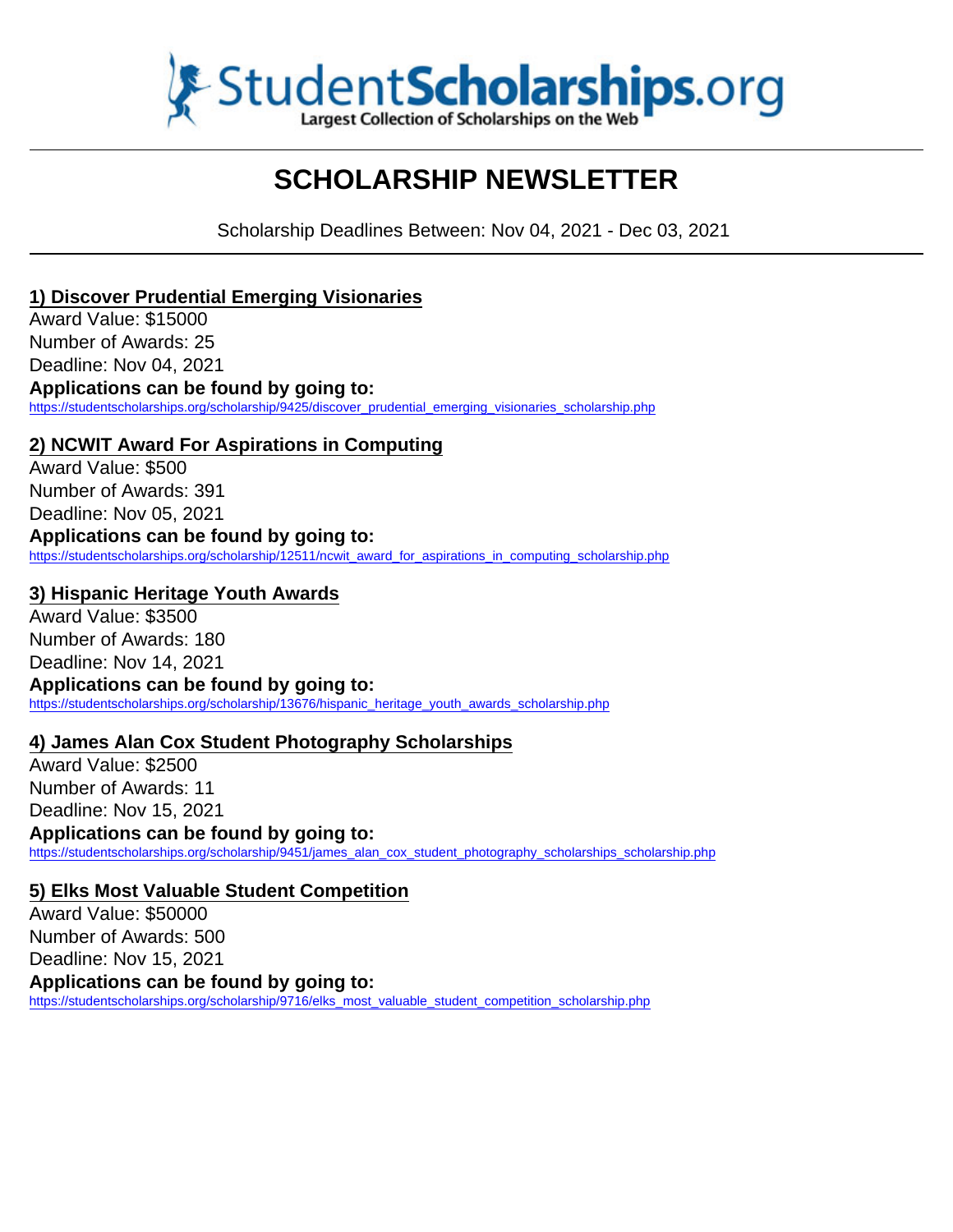

### **6) Conerto High School Musicians Scholarship**

Award Value: \$2500 Number of Awards: 3 Deadline: Nov 15, 2021

**Applications can be found by going to:** https://studentscholarships.org/scholarship/16826/conerto\_high\_school\_musicians\_scholarship\_scholarship.php

### **7) Live Your Dream Awards**

Award Value: \$16000 Number of Awards: 1700 Deadline: Nov 15, 2021 **Applications can be found by going to:** https://studentscholarships.org/scholarship/18969/live\_your\_dream\_awards\_scholarship.php

### **8) Jack Kent Cooke Foundation College Scholarship Program**

Award Value: \$160000 Number of Awards: 40 Deadline: Nov 18, 2021

### **Applications can be found by going to:**

https://studentscholarships.org/scholarship/11973/jack\_kent\_cooke\_foundation\_college\_scholarship\_program\_scholarship.php

#### **9) Real World Design Challenge Scholarships**

Award Value: \$50000 Number of Awards: 7 Deadline: Nov 20, 2021 **Applications can be found by going to:** https://studentscholarships.org/scholarship/10303/real\_world\_design\_challenge\_scholarships\_scholarship.php

### **10) No Essay You Deserve it Scholarship**

Award Value: \$2222 Number of Awards: 1 Deadline: Nov 29, 2021 **Applications can be found by going to:** https://studentscholarships.org/scholarship/12809/no\_essay\_you\_deserve\_it\_scholarship\_scholarship.php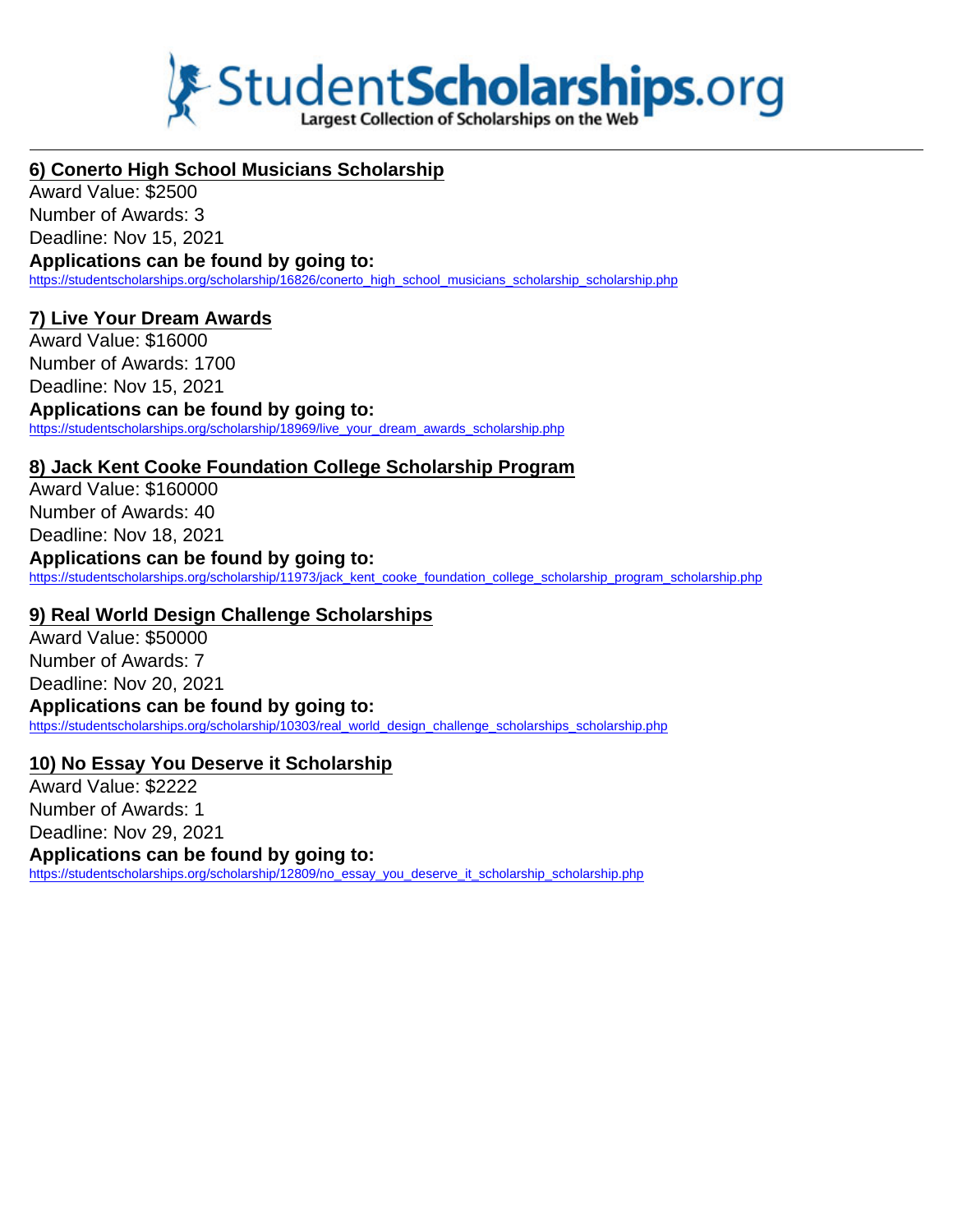

### **11) \$10,000 College Scholarship for High School and College Students**

Award Value: \$10000 Number of Awards: 10 Deadline: Nov 30, 2021

#### **Applications can be found by going to:**

https://studentscholarships.org/scholarship/15369/10\_000\_college\_scholarship\_for\_high\_school\_and\_college\_students\_scholarship.php

#### **12) Nitro Scholarship**

Award Value: \$2000 Number of Awards: 12 Deadline: Nov 30, 2021

**Applications can be found by going to:** https://studentscholarships.org/scholarship/17688/nitro\_scholarship\_scholarship.php

### **13) Be Bold Scholarship**

Award Value: \$25102 Number of Awards: 1 Deadline: Nov 30, 2021

## **Applications can be found by going to:**

https://studentscholarships.org/scholarship/17251/be\_bold\_scholarship\_scholarship.php

#### **14) 10 Words or Less Scholarship**

Award Value: \$500 Number of Awards: 1 Deadline: Nov 30, 2021 **Applications can be found by going to:** https://studentscholarships.org/scholarship/10258/10\_words\_or\_less\_scholarship\_scholarship.php

### **15) Volunteer for Vets Scholarship**

Award Value: \$1000 Number of Awards: 1 Deadline: Nov 30, 2021 **Applications can be found by going to:** https://studentscholarships.org/scholarship/18555/volunteer\_for\_vets\_scholarship\_scholarship.php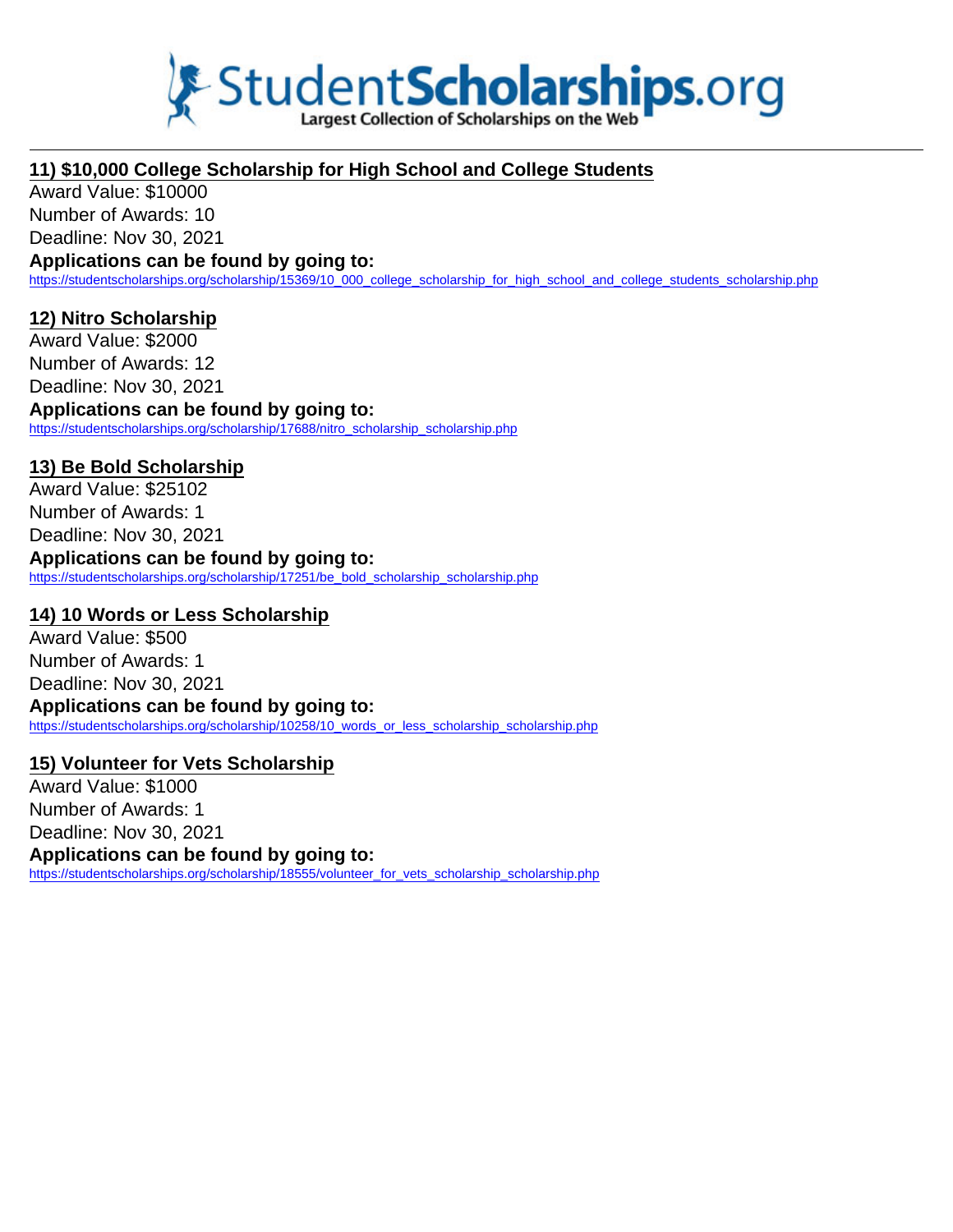

### **16) Dr Juan Andrade Jr. Scholarship**

Award Value: \$1000 Number of Awards: 20 Deadline: Nov 30, 2021

**Applications can be found by going to:** https://studentscholarships.org/scholarship/9600/dr\_juan\_andrade\_ir\_scholarship\_scholarship.php

### **17) Search is On Scholarship**

Award Value: \$2000 Number of Awards: 1 Deadline: Nov 30, 2021 **Applications can be found by going to:** https://studentscholarships.org/scholarship/19120/search\_is\_on\_scholarship\_scholarship.php

### **18) CollegeXpress Scholarship**

Award Value: \$10000 Number of Awards: 1 Deadline: Nov 30, 2021

**Applications can be found by going to:**

https://studentscholarships.org/scholarship/19121/collegexpress\_scholarship\_scholarship.php

### **19) Cappex Easy Money Scholarship**

Award Value: \$1000 Number of Awards: 1 Deadline: Nov 30, 2021 **Applications can be found by going to:** https://studentscholarships.org/scholarship/19161/cappex\_easy\_money\_scholarship\_scholarship.php

### **20) Lamber-Goodnow Scholarships**

Award Value: \$1000 Number of Awards: 8 Deadline: Dec 01, 2021 **Applications can be found by going to:** https://studentscholarships.org/scholarship/12176/lamber\_goodnow\_scholarships\_scholarship.php